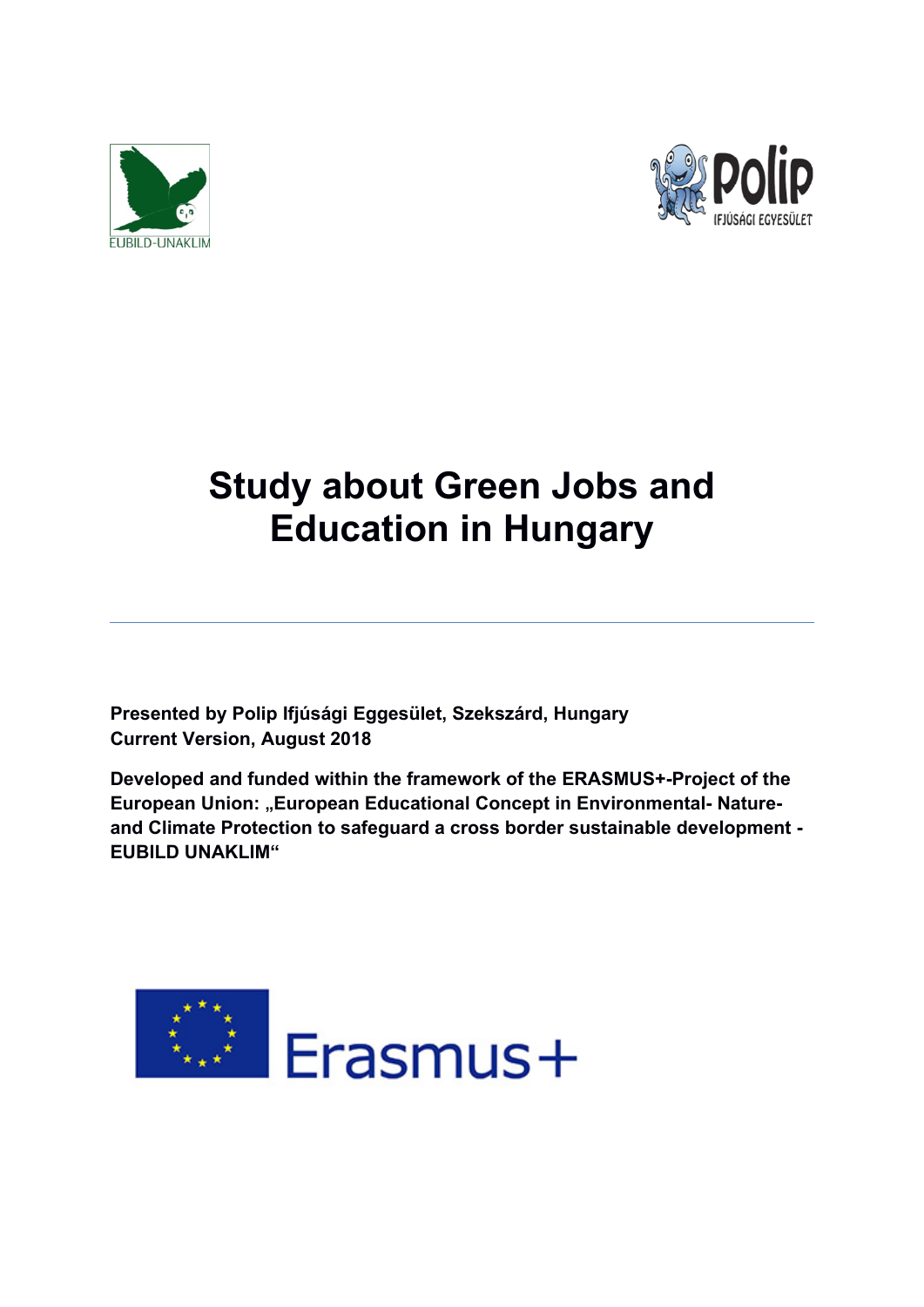

Europäisches Bildungskonzept im Umwelt-, Natur-, und Klimaschutz zur Sicherung einer grenzüberschreitenden nachhaltigen Entwicklung European Educational Concept in Environmental-, Nature- and Climate protection to safeguard Cross-Border Sustainable Development ERASMUS + No.: 2016-1-DE02-KA-204-003254

# **Green jobs and education – in Hungary**

## **1. The position of environment protection in Hungary**

In Hungary the issue of environment protection has become an important issue relatively late, f. ex:: fist the schools joined the Day of the Earth movement in 1990, 20 years after its international introduction.

National environmental frameworks:

*International Sustainability Council* 2007 *National Sustainability Development Strategy* 2007 *National Energy Strategy till 2030* 2012 *National Sustainability Development Framework Strategy* 2013

In the first period of market economy the issue of environment was not given much priority. The effects of previous damages can still be detected.

### **There are few things that helped to speed up the environment conscious attitude**

- environmental desasters that struck the country (cyan pollution, red sludge, unresolved water base problems dating back to the change of the system, chemicals used in agriculture…) disasters related to climate change, global warming
- the EU accession, acceptance of agreements, market expectations
- green NGO-s, parties were founded
- NGO supported awareness raising in some issues ( i. e. protests, consciousness forming activities were launched)
- the acceptance of environment consciosness at the level of the individuals and businesses meanwile the national organisational board – that would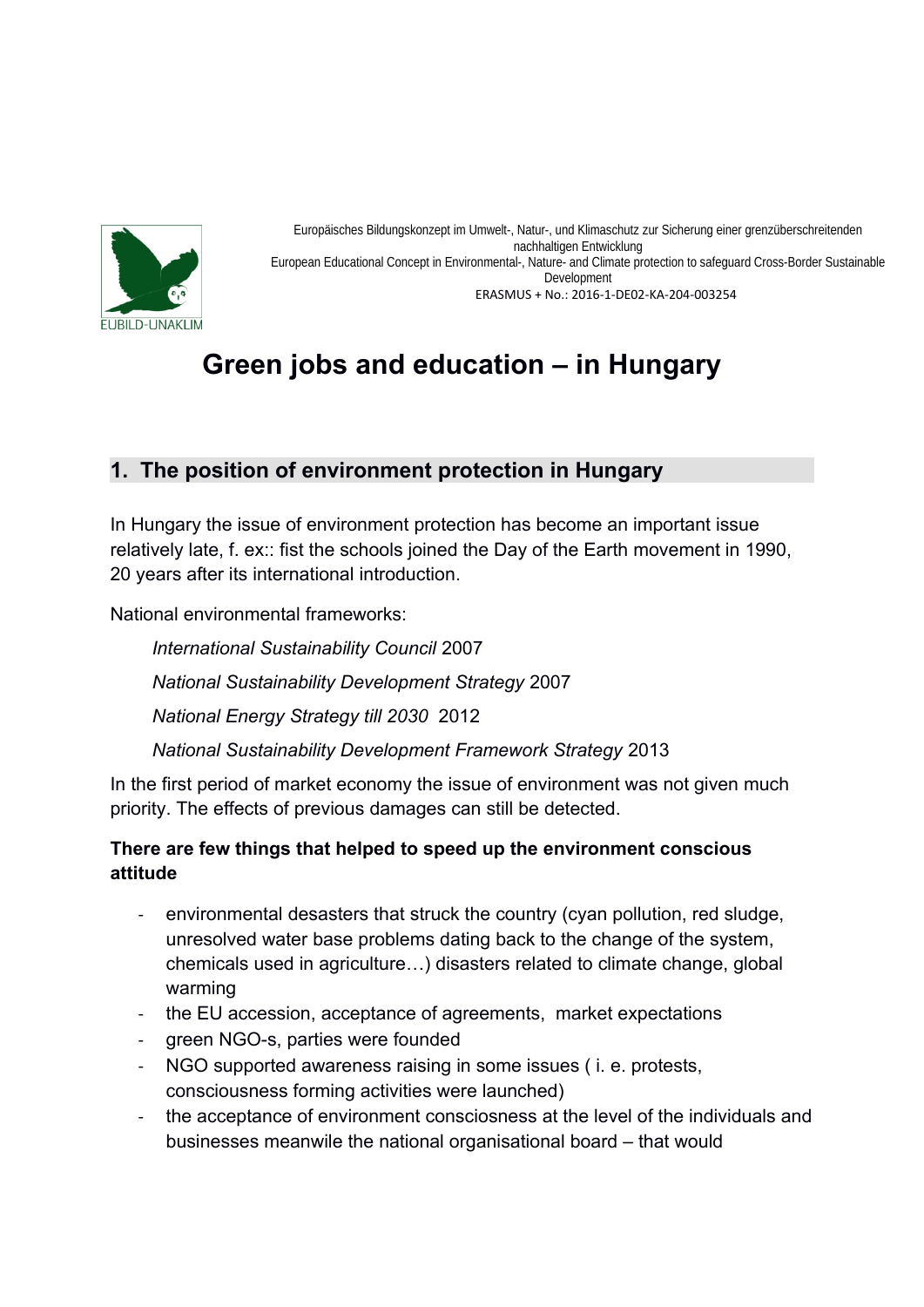coordinate them at national level - is missing. It is represented only at local actions

- employment crisis
- internationally available financial resources mainly EU funds to support researches and projects with trainings on environment protection, green economy and attitude forming

These are the factors that would inspire NGO-s and eco-conscious citizens to carry out larger actions exceeding local interest from EU fundings

#### **Good example for climate training founding by EU source:**

The Energy Club in Hungary has been working on the dissemination of a new attitude towards the topic. The Club is a combination of a non-governmental methodology research center and a departmental-political institute in the form of association.

Besides, local governments have an influential role in this matter, and started to deal with the issue seriously, maybe, because problems that come up (in connection with pollution or economic impacts) need urgent actions locally. A new organisation called "Climate-friendly settlements" with 35 members were formed in order to make adjustment to the inevitable changes easier, and help them cope with challenges, and set up their own climate strategy.

Source: [https://www.energiaklub.hu/projekt/klimavalasz-kepzesek-az](https://www.energiaklub.hu/projekt/klimavalasz-kepzesek-az-eghajlatvaltozashoz-valo-alkalmazkodas-elosegitesere-helyi-szinten-3751)[eghajlatvaltozashoz-valo-alkalmazkodas-elosegitesere-helyi-szinten-3751](https://www.energiaklub.hu/projekt/klimavalasz-kepzesek-az-eghajlatvaltozashoz-valo-alkalmazkodas-elosegitesere-helyi-szinten-3751)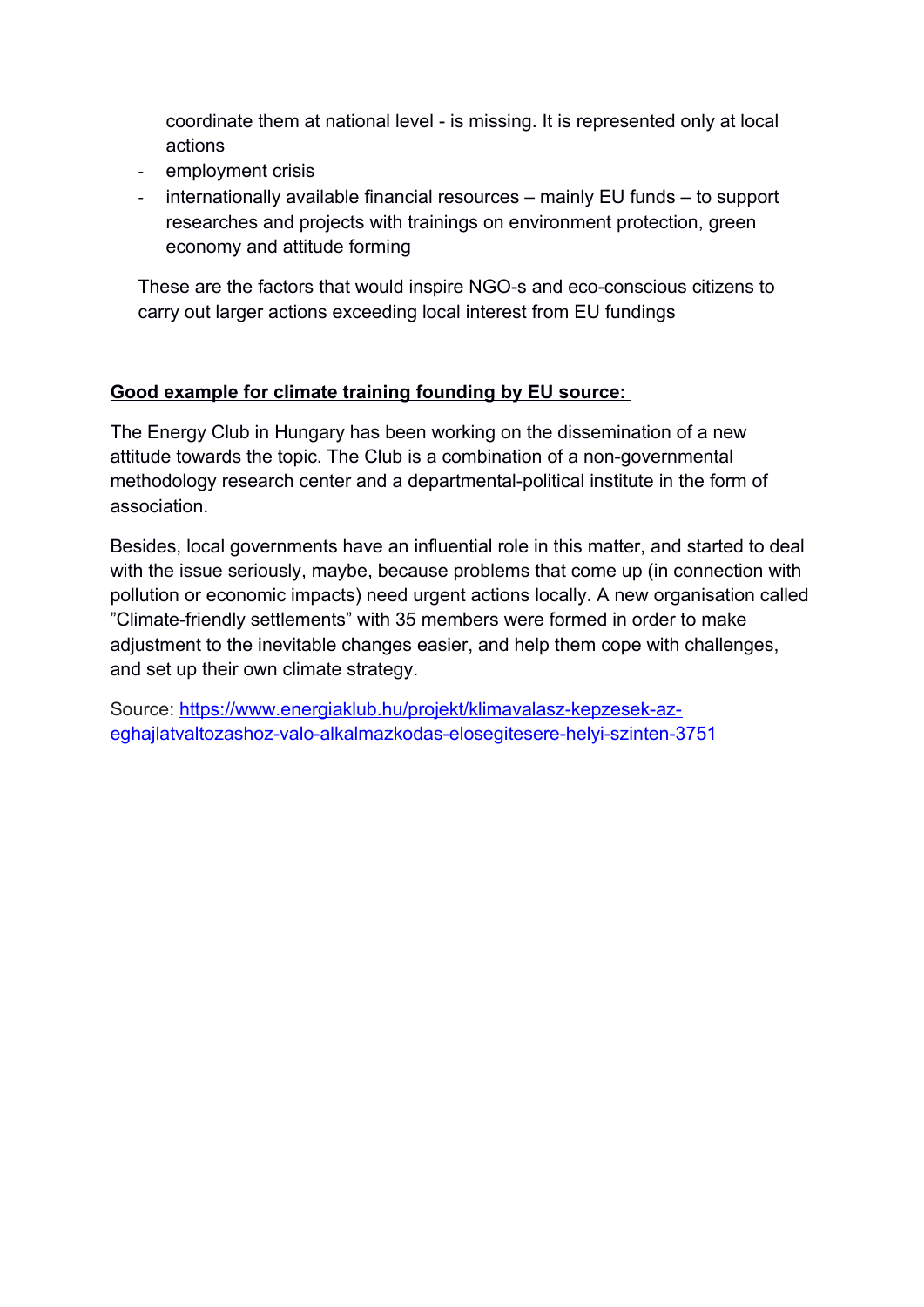# **Business activities Construction of buildings,** Applied equipment, production of special materials **Installation of facilities Scopes of Environment** æ **Direct pollution management** Air -, water-, soil-, noise etc. reduction, defusion, measuring Garbage collection and placement **Resource management** Nature protection Garbage procession Renewable energy Bio products **Indirect environmental** activities Eco-friendly construction Eco-design Other clien technologies

#### **Activities related to environment industry and the environment sector**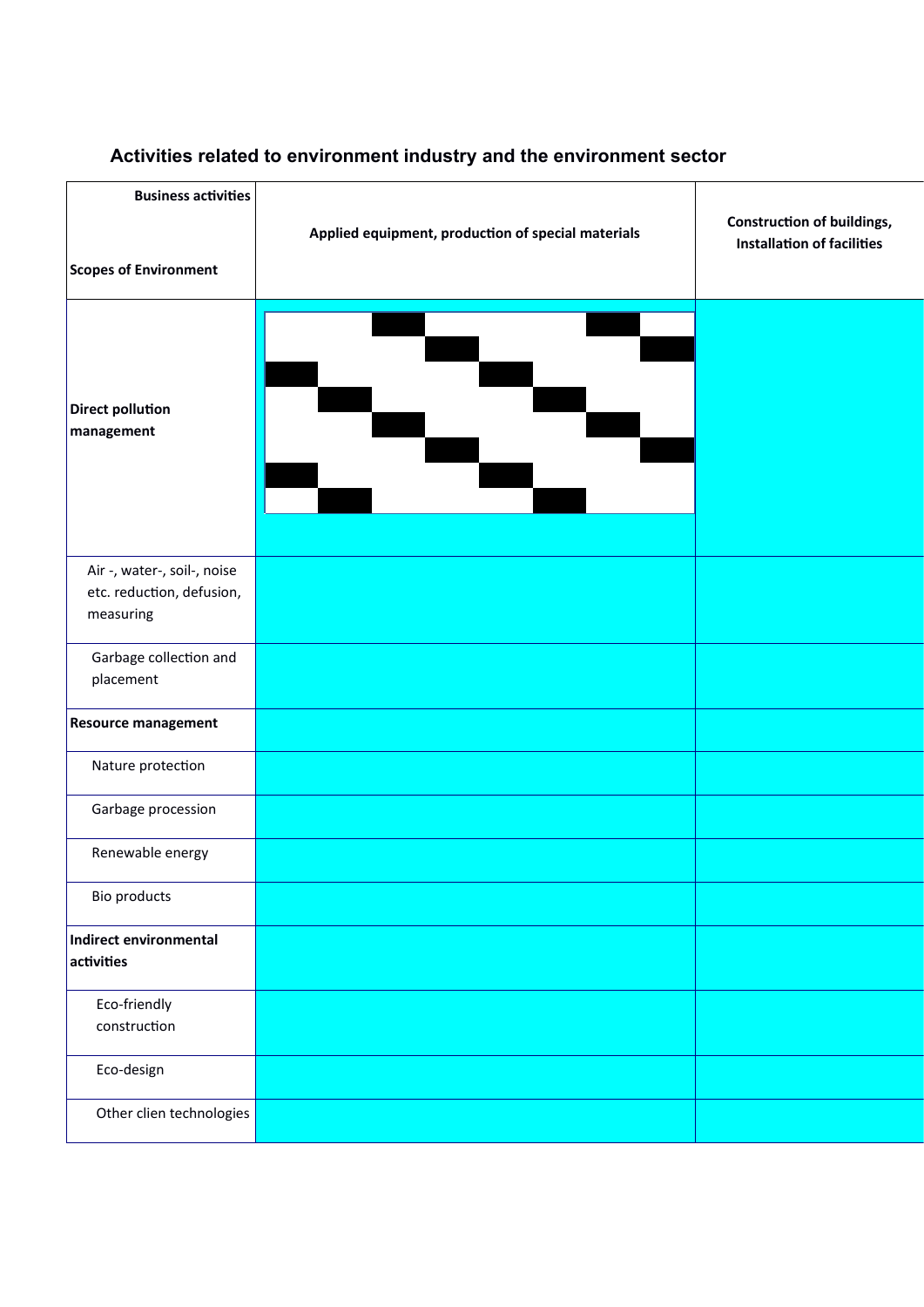## **2. Adult education system and green adult educations - in Hungary**

In Hungary there is an adult education law which regulate the out-of-school system trainings and the institutes too. A national statistic office collect party data about this sector [\(https://www.ksh.hu/docs/hun/xftp/stattukor/felnottoktatas13.pdf\)](https://www.ksh.hu/docs/hun/xftp/stattukor/felnottoktatas13.pdf)

#### **Define adult education**

In Hungary at present there is a school-based education: pupils start their school year at 6 with primary school. It is compulsory to study up to 16 years of age. The secondary school time - in high school or in vocational school - takes time till 18 age. After secondary schools students can continue their studies in a university or in this point can study in an adult educaiton training.

The concepts used in "adult education" or "adult education training" does not yet have a clear, conceptual system. The terms used in different documents are not always the same. The concept of adult education, adult training, broadly refers to the training of people who have reached the age of majority, but some documents are also used with other meanings.

The concept of adult education can be used in the Adult Education Act, where it is used for training outside the school system. It is essential that the participants of the training are not students or have a student relationship with the training institution. Adult education can take part in a person who has completed his compulsory schooling but can also engage in adult education while fulfilling the compulsory schooling requirement.

Teaching can also be organized by day, evening, correspondence or other special work schedules.

Adult training can be provided by a wide variety of types of organizations: legal persons, business associations without legal personality, individual companies, private entrepreneurs, public education institutions maintained by the State Institution Support Center for National Public Education.

#### **Adult training can be very varied, such as:**

A) vocational training for obtaining a vocational qualification (OKJ vocational qualification) under the Act on Vocational Education and Training,

- (B) other supported professional training ,
- (C) general supported anguage training,
- (D) other supported training not included in points (a) to (c).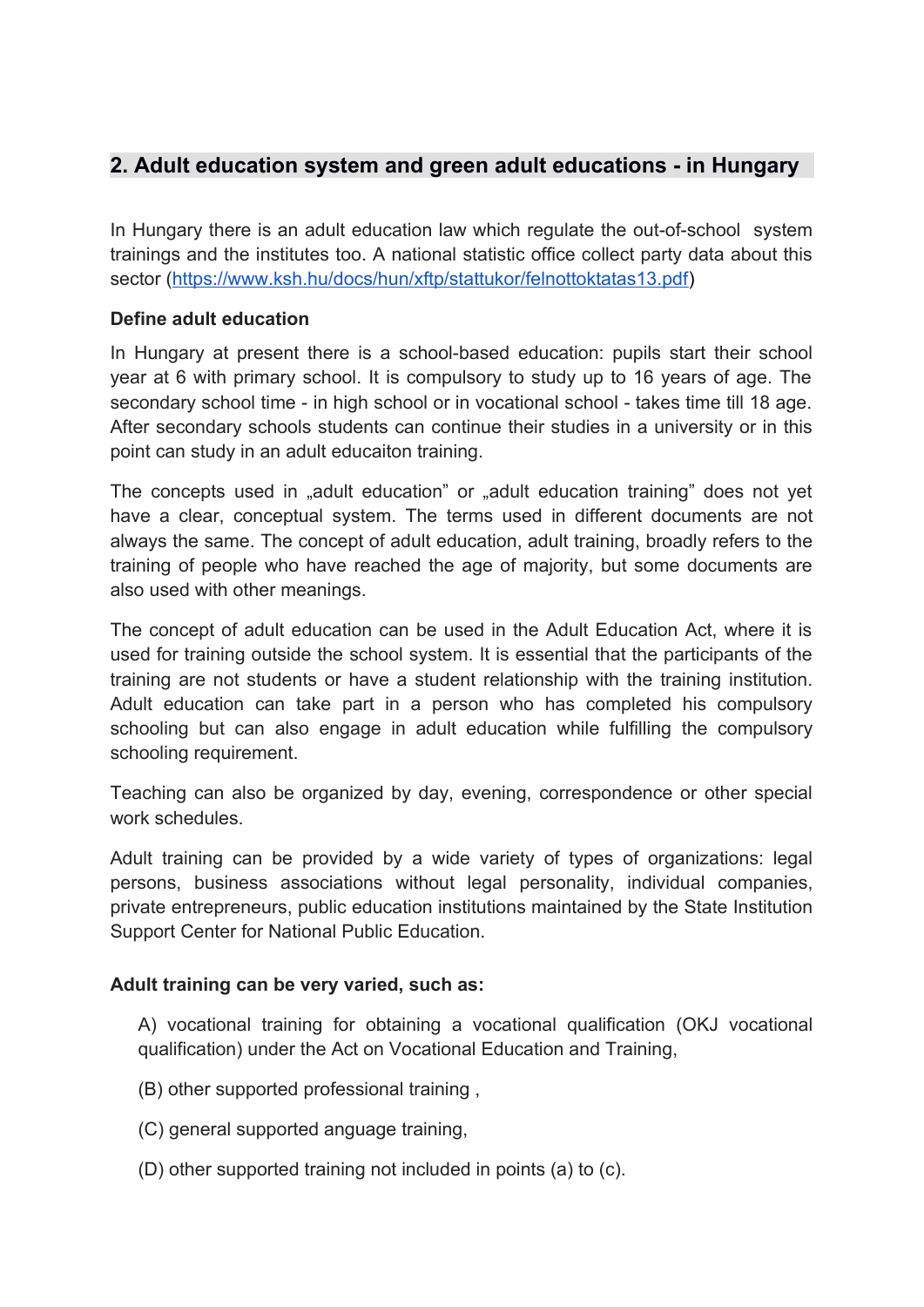However, the Adult Training Act does not regulate many training typically used by adults. Such training includes training in professional service (military, police, etc.), certain trainings of civil servants, professional training in the health sector, and further training of teachers.

In summary, it can be stated that adult education, adult training, is divided into several areas, that is, it can be grouped in several ways.

#### **The most commonly used categories for the training institution are:**

1. school education or training: aimed at obtaining general, secondary or tertiary education and / or professional qualifications, regulated by the National Education Act and the Act on Higher Education at the legal level,

2. out-of-school training outside the traditional school system: these are fundamentally governed by the Adult Education Act - except for those that are already covered by other legislation (these are usually training related to specific sectors).

#### **Controlling authority in the filed of adult trainings:**

Trainings in non-formal adult education have been controlled by the state since 1st June 2016. The state determines the number of participants of the one- year cycle courses, supports the trainings for jobs in shortages with regard to subsidized (stateaided) qualifications in non-formal education regulated by the adult education law.

The National Adult Education and Vocational Training Office [www.nive.hu](http://www.nive.hu/) gives proposal for the vocational training structure in each county, and in each job three categories were defined.

- 1) state-aided (fully supported)
- 2) Partly supported
- 3) Non supported

#### **Varied of training organisations:**

- o Business and non-profit organisations without external support focus mostly on their market potential, they can develop and organise research from EU resources
- o NGO-s and multinational companies with their business culture bring about new needs and attitudes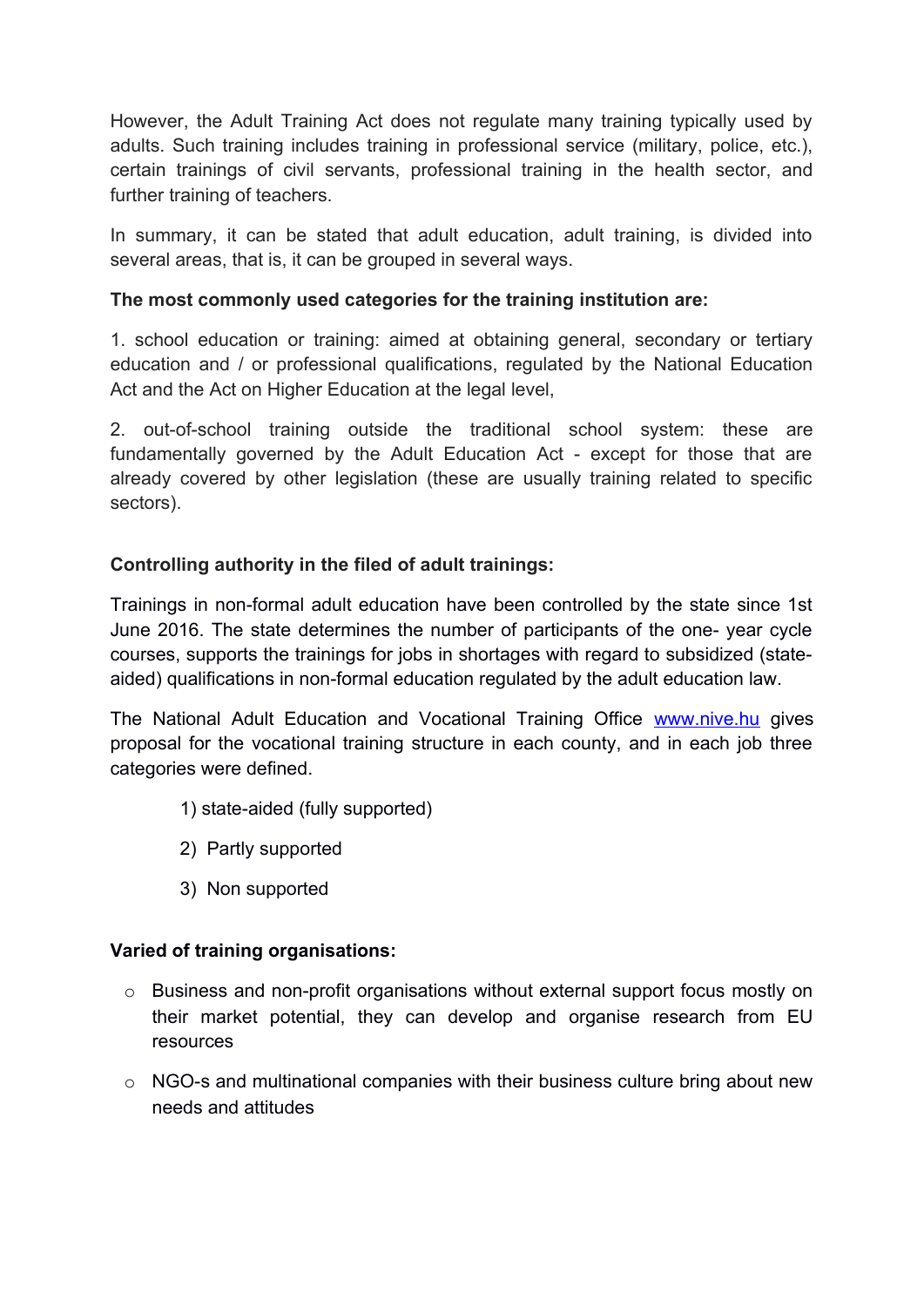- o Besides NGO-s in the background several academic research centers, universities, colleges and associations took part in attitute-forming, hosting conferences in green topic
- o Environment protecion has no privileged place in the training structure of the national training system

#### **Connecting green adult trainings to green job offers:**

We have looked into the environmental trainings in the field of both vocational and adult training. It can be concluded that among the position of non-formal education trainings the number of those who get qualifications related to nature, - environment, and climate is relatively low.

It needs further analysis to clarify the exact number of participants of the present adult trainings, whether the wide training option meets the existing demand, and how the employee demand can be related to the idea of the "green workplace". It is essential to define the concept of the "green workplaces" in order to match the idea of the green workplace with the relevant training.

#### **Good example for national founded cource: :**

Fully supported courses in Tolna county

- o Environment technician
- o Environment administrator
- o Environment-measures field technician

*These can take 1-2 years of adult training after secondary school studies.*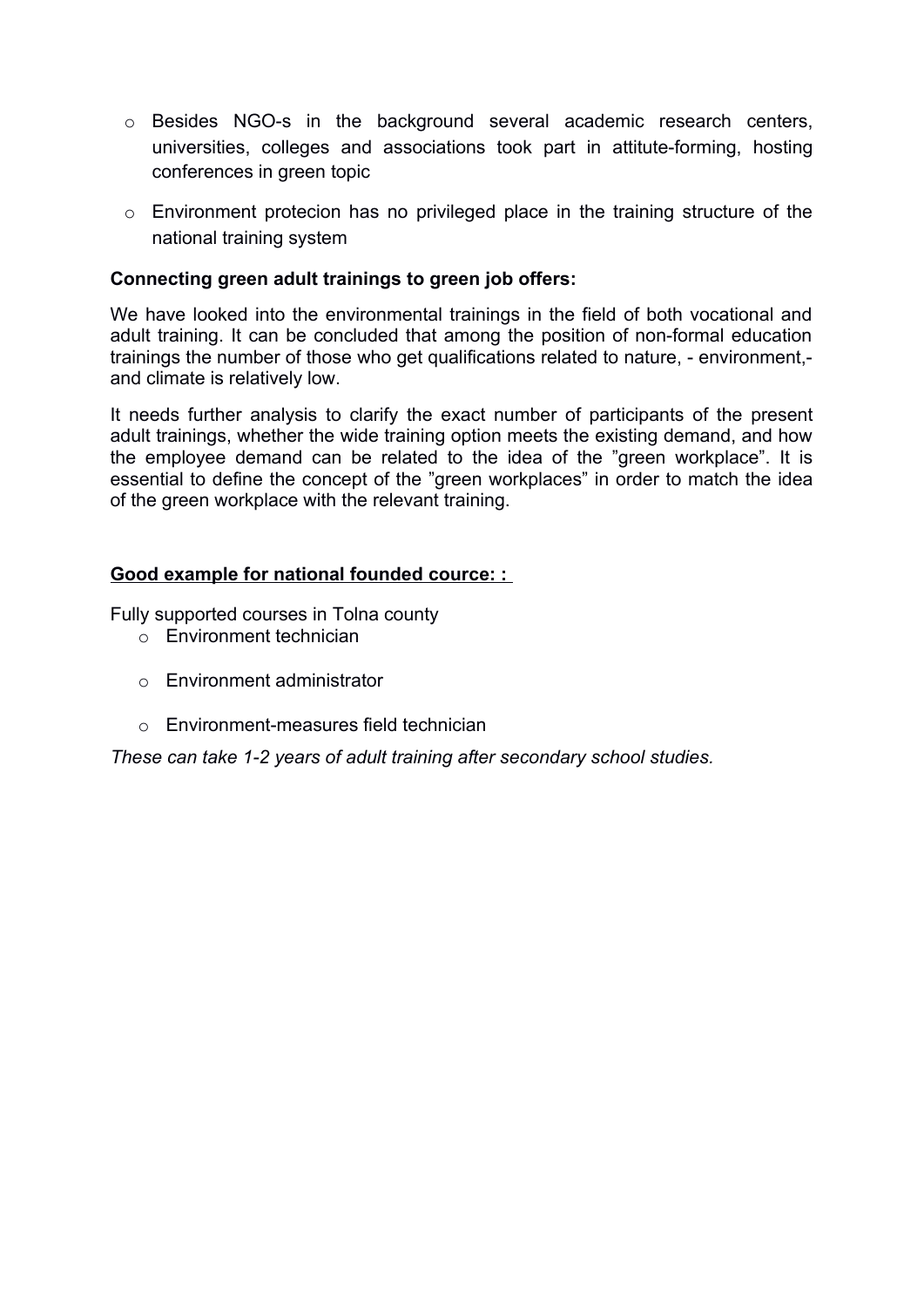# *Adult educations in green topic – May 2017:*

These are finishing with special examination and certificate

| Name of the<br>qualifications                   | <b>Organiser</b>                                                                                                                                                                                              | Length of<br>training |
|-------------------------------------------------|---------------------------------------------------------------------------------------------------------------------------------------------------------------------------------------------------------------|-----------------------|
|                                                 | RIVIERA Adult Education Institution<br>4400 Nyíregyháza, Új utca 35.<br>Telefon: 42/313-032                                                                                                                   | 240-360 hours         |
| <b>Municipal</b><br>environmental<br>technician | Géniusz Plusz Educational Company<br>1085 Budapest VIII. ker József krt. 69. fsz. 15.<br>E-mail: info@geniuszplusz.hu<br>2500 Esztergom Kiss J. U. 82.<br>E-mail: info@geniuszplusz.hu<br>Tel.: 0620/255-5339 | 240-360 hours         |
|                                                 | Géniusz Plusz Educational Company<br>1085 Budapest VIII. ker József krt. 69. fsz. 15.<br>E-mail: info@geniuszplusz.huTel.: 0620/255-5339                                                                      | 960-1440 hours        |
| Environmental<br>technician                     | Roth Gyula Forestry Secondary School<br>9400 Sopron, Szent György utca 9.<br>$(+36)$ 99 / 506-470<br>$(+36)$ 99 / 506-479<br>rothszki@t-online.hu                                                             | 960-1440 hours        |
|                                                 | KOTK Economy Secondary School<br>Külgazdasági Szakgimnázium,<br>1074 Budapest, Szövetség utca 37.<br>Telefon: 1-344-5202                                                                                      | 960-1440              |
|                                                 | OKTÁV Adult Education Institution Továbbképző<br>Központ Zrt.<br>Budapesti Iroda<br>1143 Budapest, Gizella út 42-44.<br>Irodavezető:Juhász Dorottya<br>Telefon: (1) 201 2408<br>E-mail: bpoktav@oktav.hu      | 960-1440 hours        |
|                                                 | <b>Energetic Secondary School</b><br>7030 Paks Dózsa györyg u. 95.<br>74/519-300<br>E-mail.:eszieszi.hu                                                                                                       | 960-1440 hours        |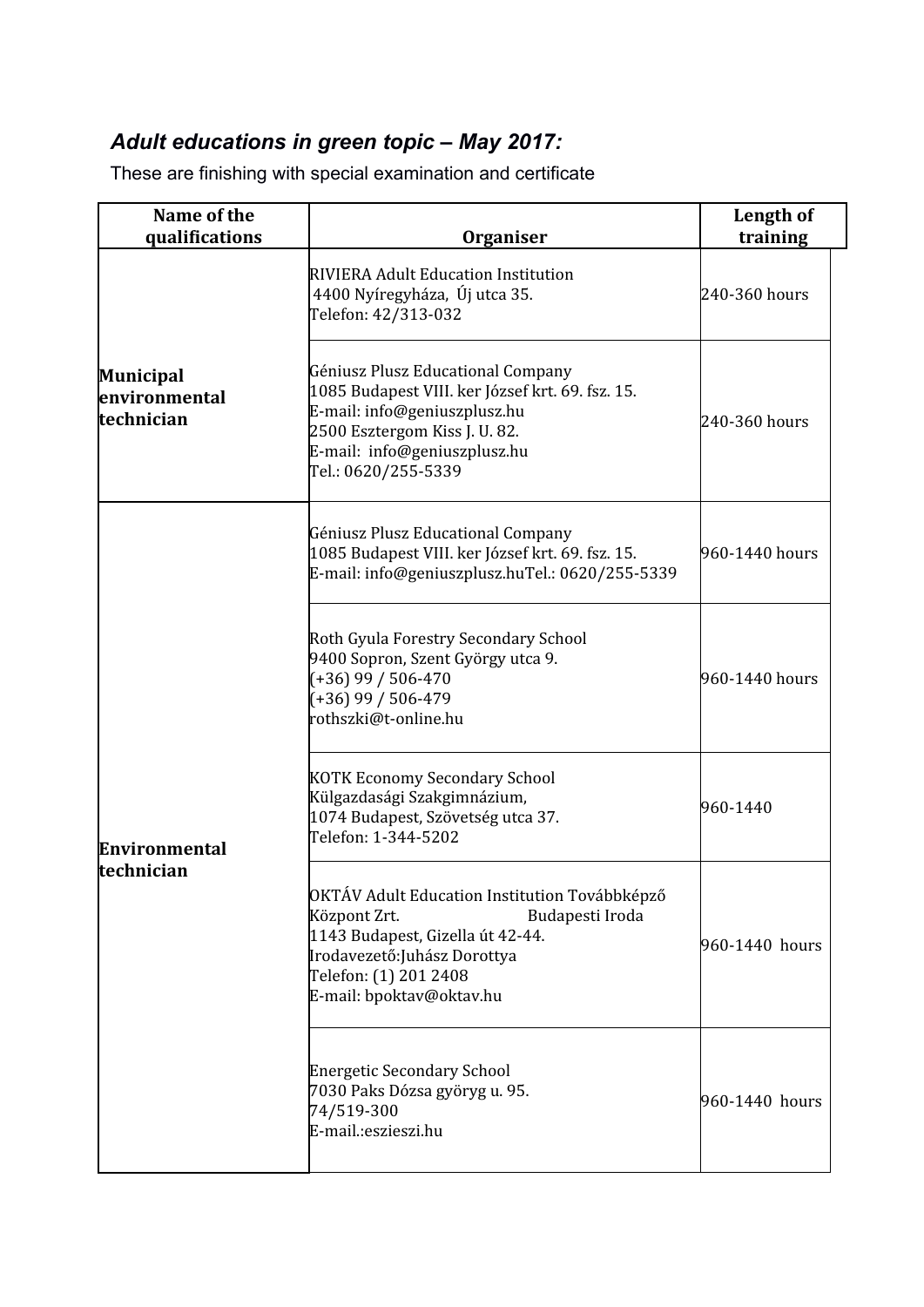|                                                   | Szegedi SZC Gábor Dénes Secondary School<br>6724. Szeged Mars tér 14.<br>E-mail: gabord@gdszeged.hu<br>Telefon: 62/558-750                                                                                        | 960-1440 hours |
|---------------------------------------------------|-------------------------------------------------------------------------------------------------------------------------------------------------------------------------------------------------------------------|----------------|
| <b>Environmental</b><br>measurement<br>technician | Székesfehérvári SZC Bugát Pál<br>Secondary School<br>8000 Székesfehérvár, Gyümölcs utca 15.<br>Tel.: 06-22-312-073<br>E-mail: bugattitkarsag@gmail.com                                                            | 240-360 hours  |
|                                                   | Géniusz Plusz Educational Company<br>1085 Budapest VIII. ker József krt. 69. fsz. 15.<br>E-mail: info@geniuszplusz.hu<br>2500 Esztergom Kiss J. U. 82.<br>E-mail: info@geniuszplusz.hu<br>Tel.: 0620/255-5339     | 240-360 hours  |
| <b>Rural Development</b><br>Technician            | MÁTRIX Adult Education Institution 6000<br>Kecskemét, Énekes utca 2 - 3.<br>(Énekes utca és Alkony utca sarka)<br>Hrubi Diána képzési adminisztrátor<br>Tel.: 06/70 779-7087<br>Email: hrubi.dia@matrixoktatas.hu | 480-720 hours  |
| <b>Environmental</b><br>administrator             | OKTÁV Adult Education Institution<br>Sinka Mihály tanfolyamvezető 33/435-755/170,<br>20/777-9243 sinka@oktav.hu<br>debrecen@oktav.hu                                                                              | 960-1440 hours |
| <b>Nuclear</b><br>Environmental<br>Technician     | <b>Energetic Secondary School</b><br>7030 Paks Dózsa györyg u. 95.<br>Tel.: 74/519-300<br>E-mail.:eszieszi.hu                                                                                                     | 240-360 hours  |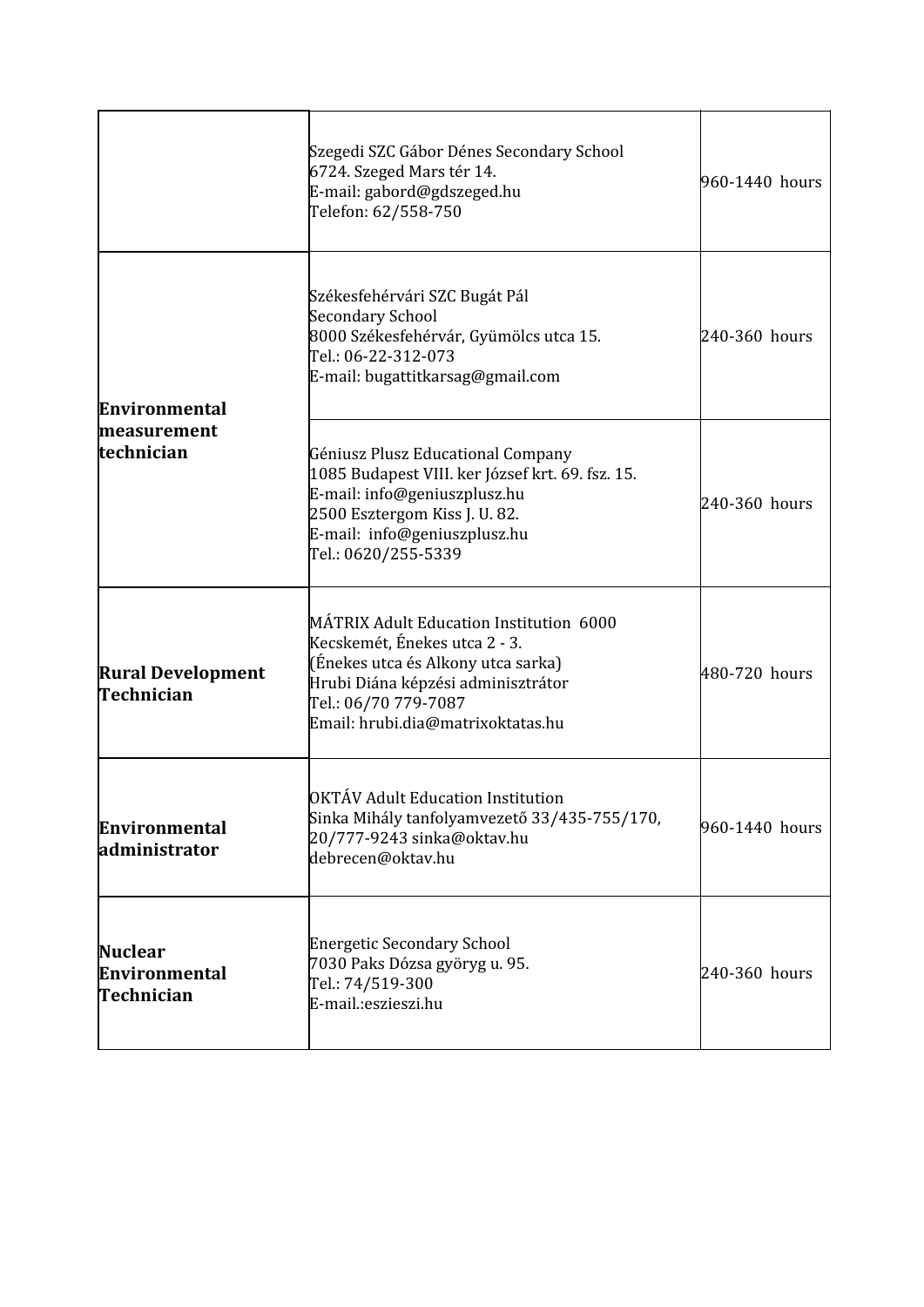| Nuclear technician                                       | Energetic Secondary School<br>7030 Paks Dózsa györyg u. 95.<br>Tel.: 74/519-300<br>E-mail.:eszieszi.hu                                                                      | 740-800 hours  |
|----------------------------------------------------------|-----------------------------------------------------------------------------------------------------------------------------------------------------------------------------|----------------|
| <b>Agricultural and plan</b><br>protection<br>Technician | MÁTRIX Adult Education Institution<br>6000 Kecskemét, Énekes utca 2 - 3.<br>Hrubi Diána képzési adminisztrátor<br>Tel.: 06/70 779-7087<br>Email: hrubi.dia@matrixoktatas.hu | 480-720 hours  |
|                                                          | <b>BARHÁCS Education Company</b><br>1089 Budapest, Vajda Péter u. 10/a.<br>Telefon/Fax: (36)1 216-4658 / (36)1 215-7041<br>e-mail: barhacs@barhacs.hu                       | 480-720 hours  |
|                                                          | Projekt Educational Company<br>1063 Budapest VI., Szív utca 40. III. em.<br>Telefon: (20) 337-8964<br>Tel./Fax: +36-1/604-2505<br>E-mail: varga.adrienn@oktatasok.hu        | 480-720 hours  |
|                                                          | "IOSZIA" Dual Education Company<br>1066 Budapest, Teréz körút 12.<br>Telefonszám: +36 (37) 301-649<br>Email cím: kepzes@ioszia.hu                                           | 480-720 hours  |
| Water<br>Technician                                      | Szegedi SZC Gábor Dénes Secondar y School<br>6724 Szeged Mars tér 14.<br>E-mail: gabord@gdszeged.hu<br>Telefon: 62/558-750                                                  | 900-1300 hours |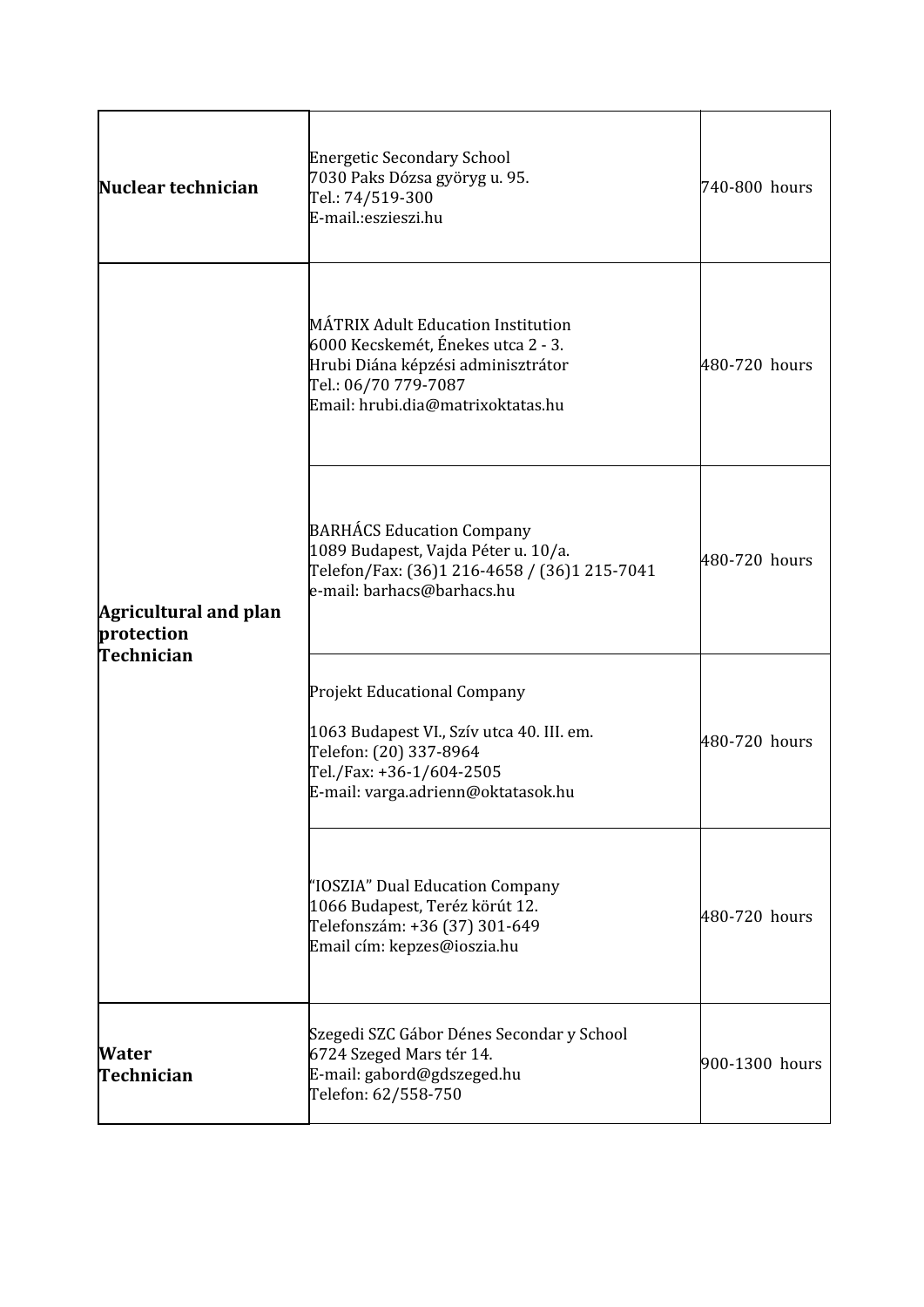| <b>Agricultural</b><br>Technician                               | MÁTRIX Adult Education Institution<br>6000 Kecskemét, Énekes utca 2 - 3.<br>(Énekes utca és Alkony utca sarka)<br>Hrubi Diána képzési adminisztrátor<br>Tel.: 06/70 779-7087<br>Email: hrubi.dia@matrixoktatas.hu | 960-1440 hours |  |
|-----------------------------------------------------------------|-------------------------------------------------------------------------------------------------------------------------------------------------------------------------------------------------------------------|----------------|--|
|                                                                 | Diana Vadász Adult Education Seconday School<br>Fundation<br>6640 Csongrád, Jókai Mór u. 14.<br>Tel., fax: 06 63/483-790                                                                                          | 960-1440 hours |  |
| <b>Agricultural</b><br>Technician                               | Géniusz Plusz Educational Company<br>1085 Budapest VIII. ker József krt. 69. fsz. 15.<br>E-mail: info@geniuszplusz.hu<br>2500 Esztergom Kiss J. U. 82.<br>E-mail: info@geniuszplusz.hu<br>Tel.: 0620/255-5339     | 240-360 hours  |  |
|                                                                 | Studium Education Studio<br>3529<br>Miskolc, Csabai kapu 25.<br>Tel: 46/401-006                                                                                                                                   | 240-360 hours  |  |
|                                                                 | Budapest Öveges József Engeneering Secondary<br>School<br>1117 Budapest, Fehérvári út 10.<br>$(06)$ 1/246-1579<br>$(06)$ 1/246-1580                                                                               | 480-720 hours  |  |
| Cooler, Air conditioner<br>and heat pump<br>equipment installer | Eszkimó Academie<br>108 Budapest, Kozma utca 4.<br>telefonszám: +36-1/445-00-40                                                                                                                                   | 480-720 hours  |  |
|                                                                 | MÁTRIX Adult Education Institution<br>6000 Kecskemét, Énekes utca 2 - 3.<br>Hrubi Diána képzési adminisztrátor<br>Tel.: 06/70 779-7087<br>Email: hrubi.dia@matrixoktatas.hu                                       | 480-720 hours  |  |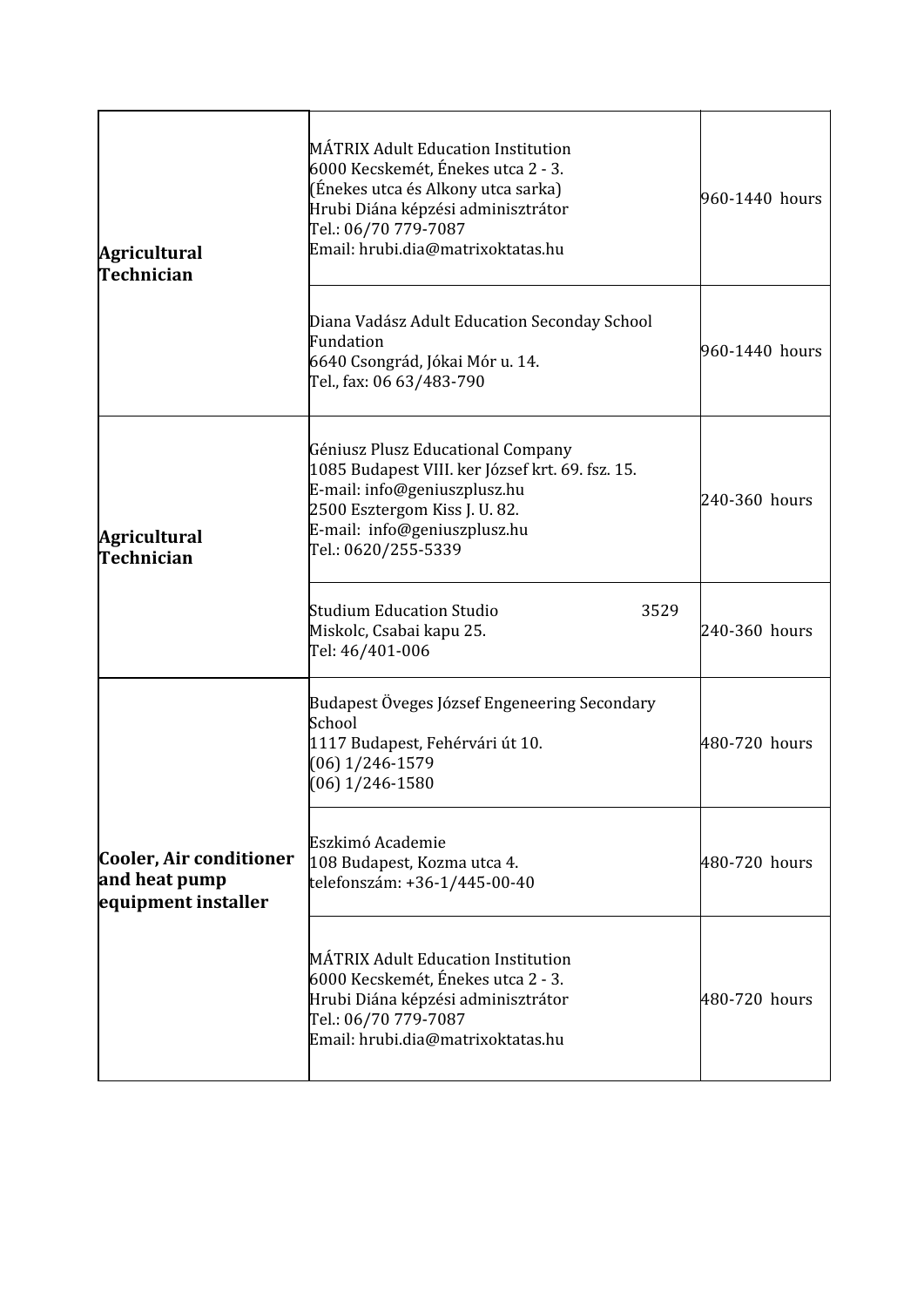#### **Summary of research in green adult education:**

- o Basically, companies offer paid training
- o There is a wide range of topics in the professional field
- o In the official occupational centers the green topics are no priority as a supported training, rather than tranings which give general kwonledge f. ex: general administrator
- o It is possible that if there will be more job offers in the green field the Official Labor Center could initiate such trainings
- o Employers can send their staff to free training sessions in this case, lost time is their cost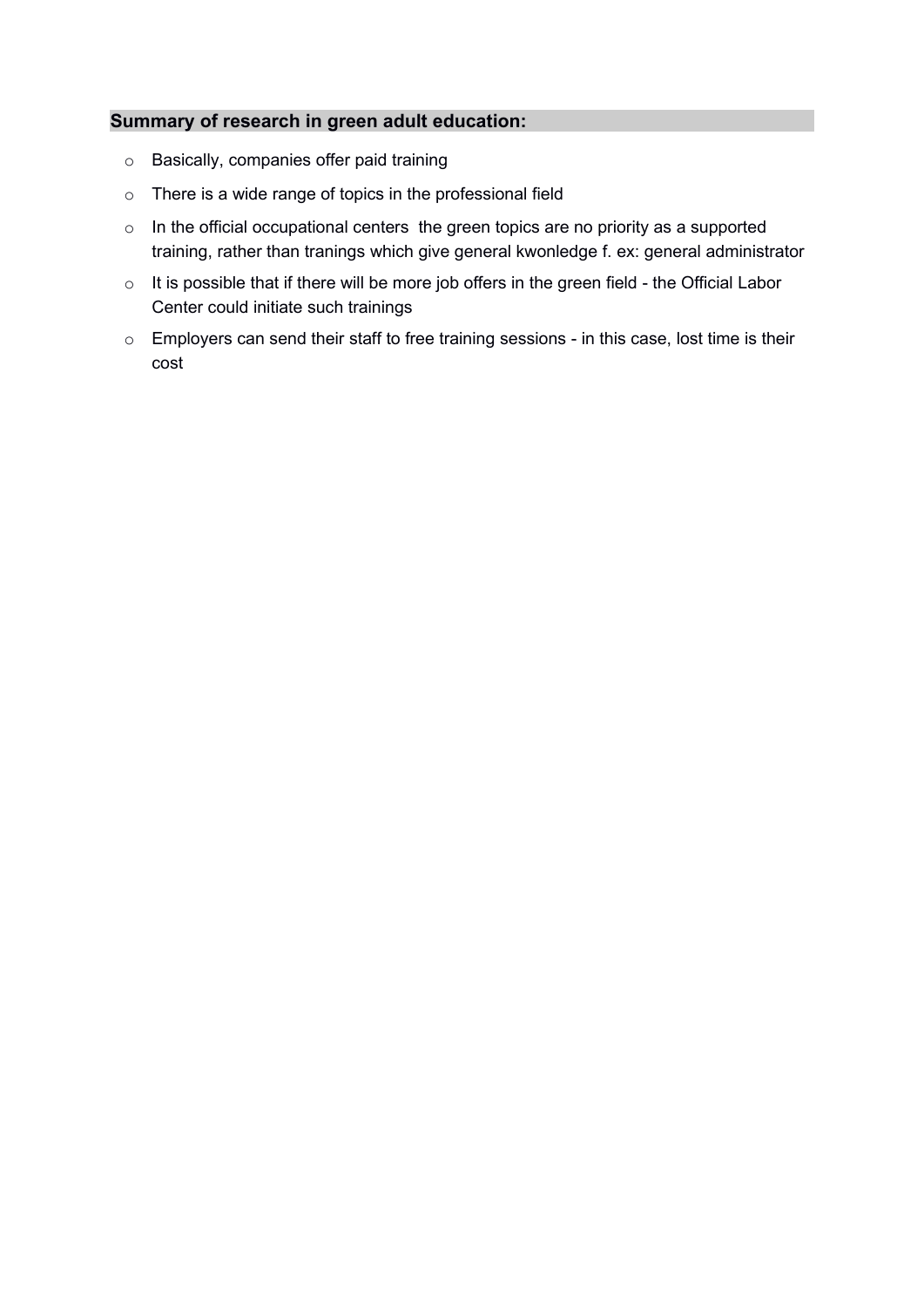### **3. Green job offers – Hungary**

Green jobs is not a priority in job advertisements, it is difficult to decide what is a green job: any job done in a green economy (eg a driver) or a job is not a green economy, but it can be classified as a green job (eg. Environmental protection worker).

Our research was conducted on the www.profession.hu website between 1 March and 30 April 2017, for 60 days, where the full offer will be published, and from 1 to 30 June 2017. We were looking for bids on a green jobs portal where jobs are considered a green job by our self-classification, so the jobs advertised here are also diverse (eg cook).

During the first period, from March 1 to April 30, 2017, during the 60-day period, we have found the following job offers at the www.profession.hu job offer website, which has been taken over by other websites. [www.workania.hu.](http://www.workania.hu/)

Our working method was the following: we were looking for jobs on the site for the project, then we opened the whole offer, read the details, and decided whether the employer's institution or organization could be classified in the green economy.

We used the definition of the "green" workplace is taken from the study of Dr. Vilma Eri

#### **1. PART: Analysis job offers between 01.03.2017 – 30.04.2017. from national jobs portal:**

|                                                                                     | Number  | <b>Percent of total</b> |
|-------------------------------------------------------------------------------------|---------|-------------------------|
| <b>Job offers</b>                                                                   | of hits | hits                    |
| <b>Project Management</b>                                                           | 472     | 13,30%                  |
| technician (electrician, mechanic, laboratory assistant, network                    |         | 12,12%                  |
| supervisor)                                                                         | 435     |                         |
| IT specialist, informatics                                                          | 412     | 11,47%                  |
| administrative tasks, assistants, process officer                                   | 369     | 10,28%                  |
| media, public relations, communication                                              | 277     | 7,71%                   |
| promoting, acquisitions, advertising                                                | 255     | 7,10%                   |
| process technician, process engineer                                                | 249     | 6,93%                   |
| quality management, safety                                                          | 196     | 5,46%                   |
| construction engineering                                                            | 162     | 4,51%                   |
| food chemist, food technician, chemist, microbiologist                              | 106     | 2,95%                   |
| assembly, construction preparation                                                  | 104     | 2,89%                   |
| financial services-, insurance agents                                               | 72      | 2%                      |
| construction foreman                                                                | 71      | 1,97%                   |
| logistics                                                                           | 71      | 1,97%                   |
| developer (product, projects)                                                       | 65      | 1,81%                   |
| electronics engineer/ electronics, automation                                       | 63      | 1,75%                   |
| research associate (regenerative energies, studies)                                 | 40      | 1,11%                   |
| florists, gardener, bee keeper                                                      | 39      | 1,08%                   |
| business administrators                                                             | 33      | 0,91%                   |
| biologistics, forest ranger, landscaping ecologist, nature<br>prottection, gardener | 32      | 0,89%                   |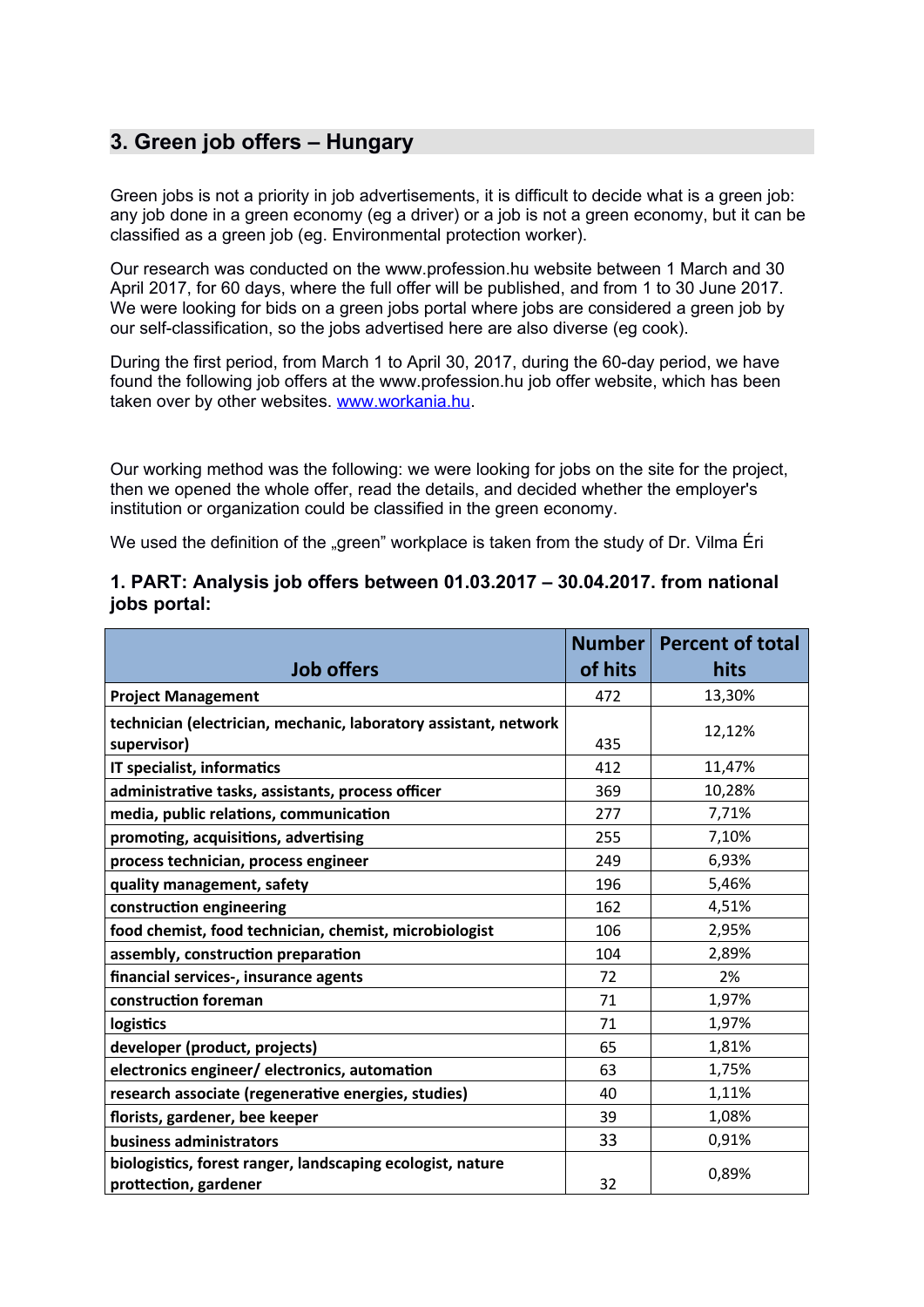| utility engineer, air conditioning-heating-ventillation         | 21 | 0,58% |
|-----------------------------------------------------------------|----|-------|
| Advisor/administrator "Sustainable Tourism & Regional           |    | 0,47% |
| Development"                                                    | 17 |       |
| Hottelier, janitors, cleaning staff                             | 11 | 0,30% |
| education commissioner, trainer, environmental pedagogy         | 8  | 0,22% |
| zoning, landscaping, geographical information systems (GIS),    |    | 0,08% |
| landscape architecture                                          | 3  |       |
| Advisor/administrator "Circulatory economics, waste             |    | 0,08% |
| management & planning                                           | 3  |       |
| project engineer for water protection, water/sewage             |    | 0,02% |
| jurists, paralegals (energy, environment, natural preservation) |    | 0,02% |
| Cook (vegetarian)                                               |    | 0,02% |
| <b>Climate Protection Commissioner</b>                          | 0  | 0%    |
| sound dampening engineers, sound measurements                   | ი  | 0%    |
| geologists / hydrogeologists                                    | O  | 0%    |

### **2. PART: Analysis job ofers between 01.05.2017 – 31.05.2017. from the same natonal jobs** portal than previous period:

| Job offers position                                | <b>Details</b>                                                                                                                   | <b>Employer</b>                         |
|----------------------------------------------------|----------------------------------------------------------------------------------------------------------------------------------|-----------------------------------------|
| Project manager and assistant                      | A manager and an assistant position<br>for a Social enterprises development<br>project                                           | IFKA Industry Development<br>Company    |
| <b>Waste management assistant</b>                  | Experience with at least 3 years of<br>waste management or similar.                                                              | VERTIKÁL Waste Company                  |
| <b>Examining Engineer - Project</b><br>Coordinator | We are looking for a new employee to<br>perform accredited measurement and Encotech Company<br>sampling tasks - with experiences |                                         |
| Projectmanager                                     | Project manager position in a national<br>park                                                                                   | Duna-Ipoly National Park<br>Directorate |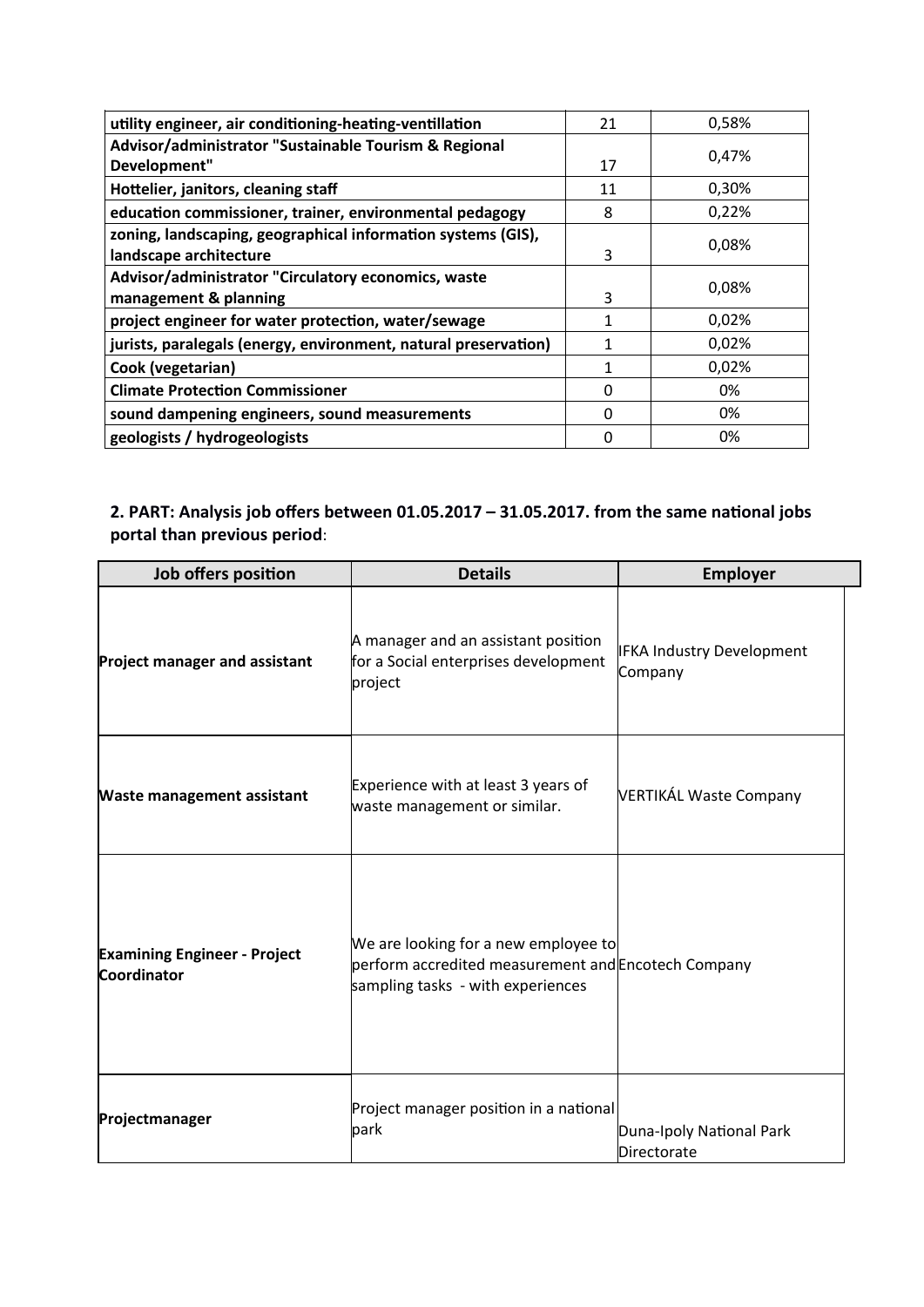| Nature conservation assistant | Assistant position in a national park | Hortobágyi National Park<br>Directorate |
|-------------------------------|---------------------------------------|-----------------------------------------|
| <b>Project assistant</b>      | Project manager position              | GreenDependent Company                  |

*Source:* http://www.greenfo.hu/

# *We attached an excel file with graph about the job offers to this research.*

## **Job ofers from another website in the same period:**

| Job offers position                     | <b>Details</b>                                                                                  | <b>Employer</b>                              |
|-----------------------------------------|-------------------------------------------------------------------------------------------------|----------------------------------------------|
| Lead environmental administrator        | Maste water and composting -<br>ladministrator                                                  | VASIVÍZ Water Company                        |
| Energetic                               | Energetic and technical support for<br>linvestments                                             | Richter Gedeon Company                       |
| <b>Research and development leader</b>  | Special filed: Gas chromatographic<br>biogas quality determination and<br>evaluation of results | <b>FIBAG Biogas Company</b>                  |
| storekeeper                             | Storekeeper in the biggest used<br>processing network in the courty                             | <b>BIOFILTER Environmental</b><br>Company    |
| Laboratory technician                   | Filed: Forestry plant                                                                           | <b>FALCO Company</b>                         |
| Electrician                             | looking for an electrician for the<br>environmental company's site                              | <b>GREENPRO</b><br>Environmental<br>Company  |
| <b>Worker protection advisory</b>       | Work and fire advisory                                                                          | <b>ERGONOM Environmental</b><br>Company      |
| Mathematician - biologist<br>researcher | Special filed:<br>Algorithm development related to<br>bioinformatic analyzes                    | <b>ENVIROINVEST Environmental</b><br>Company |
| Security and safety officer             | bioinformatic plant - analyzes<br>working protection                                            | Richter Gedeon Company                       |